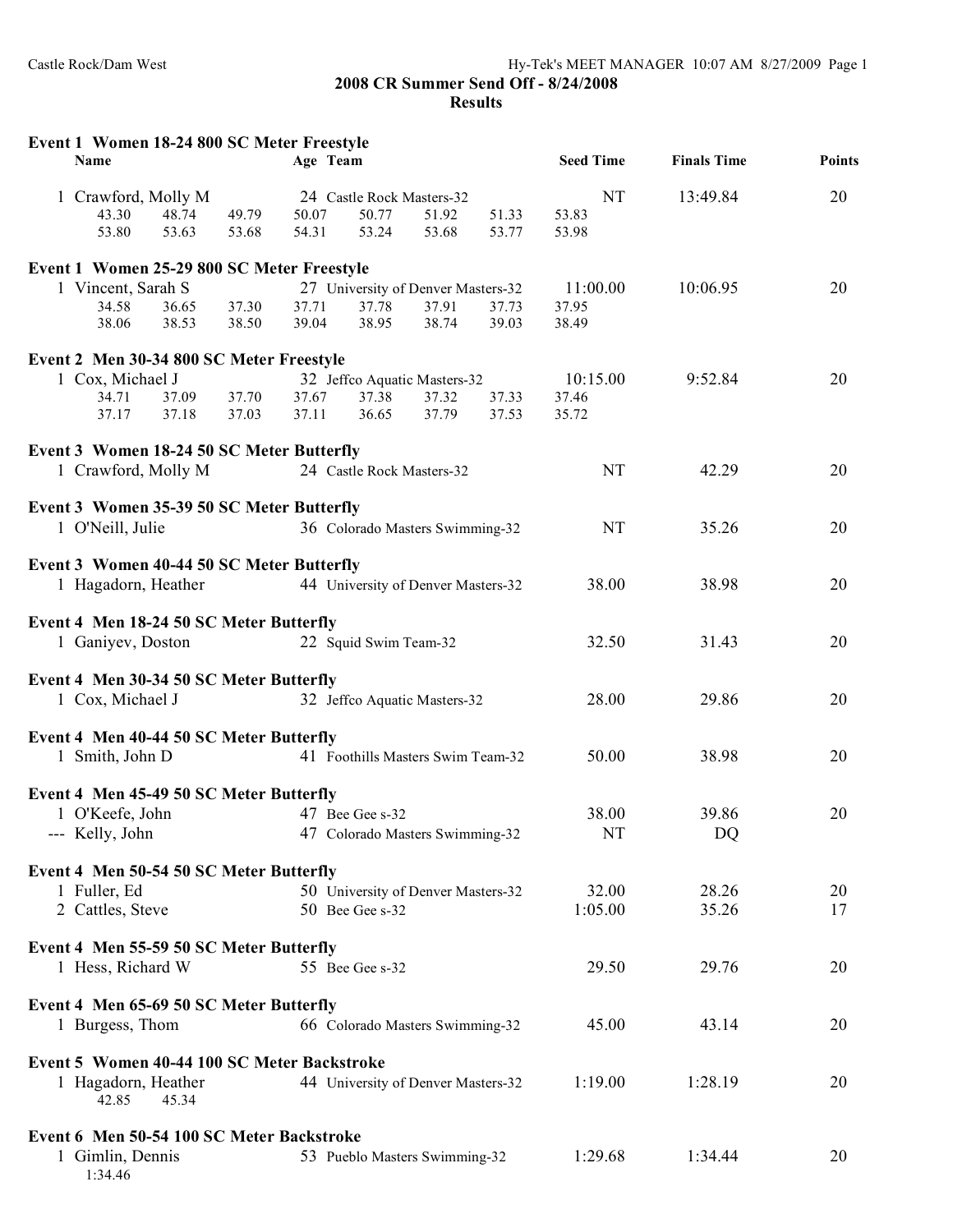| Castle Rock/Dam West                                                                            | 2008 CR Summer Send Off - 8/24/2008             | Hy-Tek's MEET MANAGER 10:07 AM 8/27/2009 Page 1 |                    |          |
|-------------------------------------------------------------------------------------------------|-------------------------------------------------|-------------------------------------------------|--------------------|----------|
| Event 6 Men 55-59 100 SC Meter Backstroke<br>1 Benson, Stan<br>35.21<br>38.97                   | <b>Results</b><br>56 Boulder Aquatic Masters-32 | 1:15.00                                         | 1:14.18            | 20       |
| Event 7 Women 35-39 200 SC Meter Breaststroke<br>1 O'Neill, Julie<br>45.56<br>50.90<br>53.31    | 36 Colorado Masters Swimming-32<br>55.05        | NT                                              | 3:24.82            | 20       |
| Event 8 Men 60-64 200 SC Meter Breaststroke<br>1 Carney, Kent<br>49.07 50.75<br>42.19           | 62 Evergreen Chowder Society-32<br>50.55        | 3:20.00                                         | 3:12.56            | 20       |
| Event 9 Women 18-24 200 SC Meter Freestyle<br>1 Crawford, Molly M<br>40.89<br>47.24<br>48.85    | 24 Castle Rock Masters-32<br>49.03              | <b>NT</b>                                       | 3:06.01            | 20       |
| Event 9 Women 30-34 200 SC Meter Freestyle<br>1 Hayes, Laurie M<br>42.29<br>46.64<br>48.84      | 34 Castle Rock Masters-32<br>48.25              | <b>NT</b>                                       | 3:06.02            | 20       |
| Event 10 Men 40-44 200 SC Meter Freestyle<br>1 Barringer, Rob                                   | 44 Colorado Masters Swimming-32                 | 2:30.00                                         | 2:23.87            | 20       |
| Event 10 Men 45-49 200 SC Meter Freestyle<br>1 O'Keefe, John                                    | 47 Bee Gee s-32                                 | 2:45.00                                         | 2:55.21            | 20       |
| Event 12 Men 18-24 100 SC Meter Butterfly<br>1 Smith, David J<br>34.40<br>38.36                 | 22 Squid Swim Team-32                           | 1:14.78                                         | 1:12.76            | 20       |
| Event 12 Men 30-34 100 SC Meter Butterfly<br>1 Cox, Michael J<br>32.00<br>34.56                 | 32 Jeffco Aquatic Masters-32                    | 1:07.00                                         | 1:06.56            | 20       |
| Event 12 Men 50-54 100 SC Meter Butterfly<br>1 Fuller, Ed<br>30.44<br>33.68<br>2 Gimlin, Dennis | 50 University of Denver Masters-32              | 1:12.00<br>1:43.76                              | 1:04.12<br>1:49.97 | 20<br>17 |
| 49.97<br>1:00.00                                                                                | 53 Pueblo Masters Swimming-32                   |                                                 |                    |          |
| Event 12 Men 55-59 100 SC Meter Butterfly<br>1 Hess, Richard W<br>31.56<br>39.57                | 55 Bee Gee s-32                                 | 1:08.50                                         | 1:11.13            | 20       |
| Event 14 Men 55-59 200 SC Meter Backstroke<br>1 Benson, Stan<br>41.29<br>43.94<br>37.68         | 56 Boulder Aquatic Masters-32<br>43.39          | 2:55.00                                         | 2:46.30            | 20       |
| Event 15 Women 30-34 50 SC Meter Breaststroke<br>1 Hayes, Laurie M                              | 34 Castle Rock Masters-32                       | <b>NT</b>                                       | 50.94              | 20       |
| Event 15 Women 35-39 50 SC Meter Breaststroke<br>1 O'Neill, Julie                               | 36 Colorado Masters Swimming-32                 | NT                                              | 43.92              | 20       |
| Event 16 Men 18-24 50 SC Meter Breaststroke<br>1 Ganiyev, Doston                                | 22 Squid Swim Team-32                           | 37.50                                           | 36.36              | 20       |

## **Event 16 Men 40-44 50 SC Meter Breaststroke**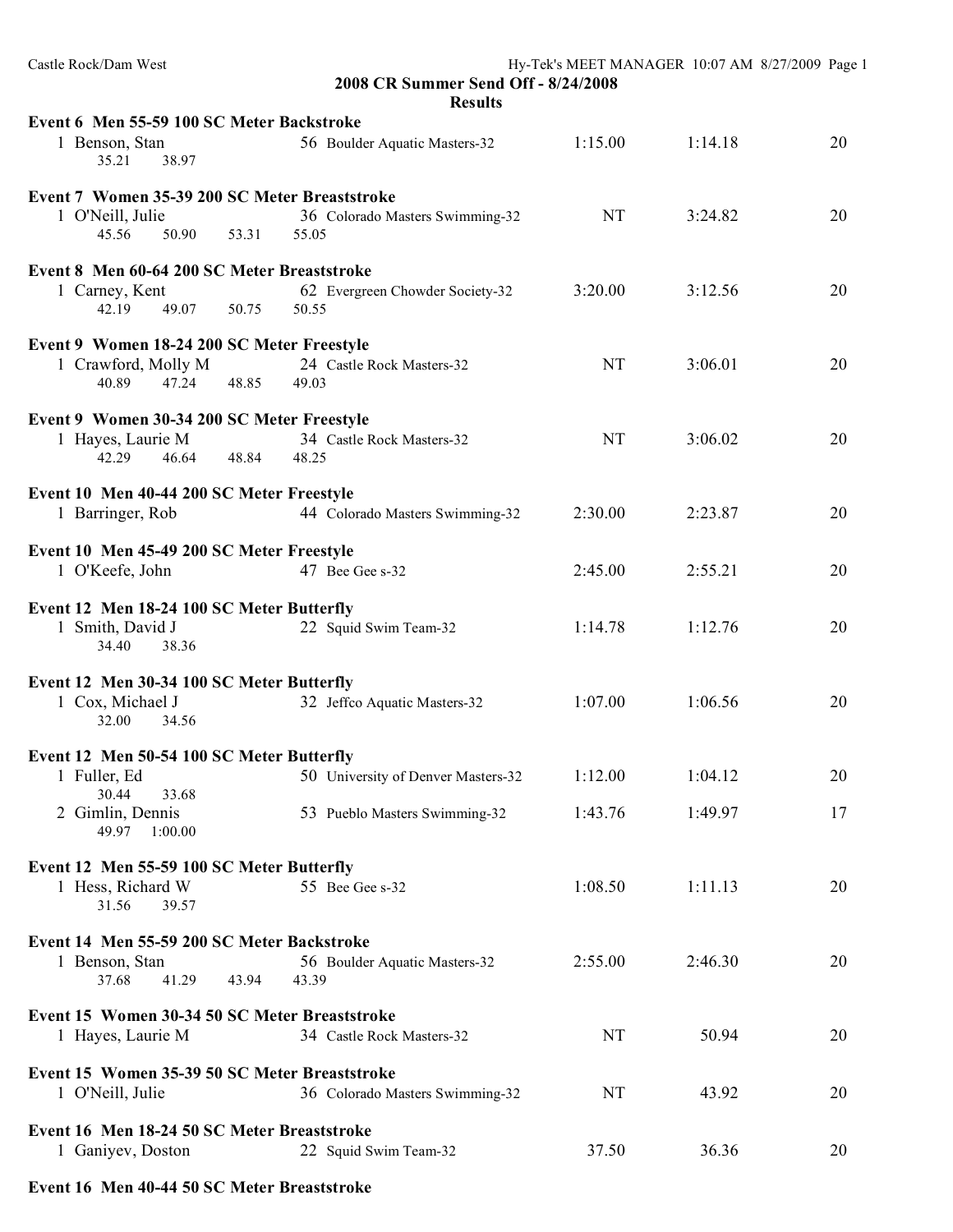| Castle Rock/Dam West                                                                                              | 2008 CR Summer Send Off - 8/24/2008<br><b>Results</b>                  |                    | Hy-Tek's MEET MANAGER 10:07 AM 8/27/2009 Page 1 |          |
|-------------------------------------------------------------------------------------------------------------------|------------------------------------------------------------------------|--------------------|-------------------------------------------------|----------|
| 1 Smith, John D                                                                                                   | 41 Foothills Masters Swim Team-32                                      | 50.00              | 43.46                                           | 20       |
| Event 16 Men 45-49 50 SC Meter Breaststroke<br>1 O'Keefe, John                                                    | 47 Bee Gee s-32                                                        | 40.00              | 44.06                                           | 20       |
| Event 16 Men 50-54 50 SC Meter Breaststroke<br>1 Gimlin, Dennis                                                   | 53 Pueblo Masters Swimming-32                                          | 40.42              | 45.14                                           | 20       |
| Event 16 Men 60-64 50 SC Meter Breaststroke<br>1 Carney, Kent                                                     | 62 Evergreen Chowder Society-32                                        | 43.00              | 41.44                                           | 20       |
| Event 16 Men 65-69 50 SC Meter Breaststroke<br>1 Burgess, Thom                                                    | 66 Colorado Masters Swimming-32                                        | 42.00              | 43.05                                           | 20       |
| Event 17 Women 25-29 400 SC Meter Freestyle<br>1 Vincent, Sarah S<br>34.13<br>37.20<br>37.51                      | 27 University of Denver Masters-32<br>37.93<br>37.83<br>37.61<br>37.68 | 5:15.00<br>36.40   | 4:56.29                                         | 20       |
| Event 18 Men 40-44 400 SC Meter Freestyle<br>1 Barringer, Rob<br>31.91<br>35.92<br>38.09                          | 44 Colorado Masters Swimming-32<br>38.87<br>39.09<br>38.86<br>37.90    | 6:00.00<br>34.79   | 4:55.43                                         | 20       |
| Event 19 Women 18-24 100 SC Meter IM<br>1 Crawford, Molly M<br>47.96<br>54.16                                     | 24 Castle Rock Masters-32                                              | <b>NT</b>          | 1:42.12                                         | 20       |
| Event 19 Women 30-34 100 SC Meter IM<br>1 Hayes, Laurie M<br>49.81<br>52.35                                       | 34 Castle Rock Masters-32                                              | <b>NT</b>          | 1:42.16                                         | 20       |
| Event 20 Men 18-24 100 SC Meter IM<br>1 Ganiyev, Doston<br>35.55<br>40.35                                         | 22 Squid Swim Team-32                                                  | 1:15.50            | 1:15.90                                         | 20       |
| Event 20 Men 45-49 100 SC Meter IM<br>1 O'Keefe, John<br>46.57<br>47.60<br>2 Kelly, John<br>45.12<br>58.27        | 47 Bee Gee s-32<br>47 Colorado Masters Swimming-32                     | 1:29.00<br>NT      | 1:34.17<br>1:43.39                              | 20<br>17 |
| Event 20 Men 50-54 100 SC Meter IM<br>1 Fuller, Ed<br>31.52<br>35.81<br>--- Cattles, Steve<br>$1:22.74$ $1:32.73$ | 50 University of Denver Masters-32<br>50 Bee Gee s-32                  | 1:12.00<br>3:00.00 | 1:07.33<br>DQ                                   | 20       |
| Event 20 Men 55-59 100 SC Meter IM<br>1 Hess, Richard W<br>34.02<br>39.78                                         | 55 Bee Gee s-32                                                        | 1:12.00            | 1:13.80                                         | 20       |
| Event 22 Men 18-24 200 SC Meter Butterfly<br>1 Smith, David J<br>42.85<br>44.22<br>37.52                          | 22 Squid Swim Team-32<br>41.80                                         | 2:47.54            | 2:46.39                                         | 20       |
| Event 22 Men 25-29 200 SC Meter Butterfly<br>1 Swaney, Dwight H                                                   | 28 Lms                                                                 | 2:22.90            | 2:29.70                                         | 20       |

## **Event 22 Men 30-34 200 SC Meter Butterfly**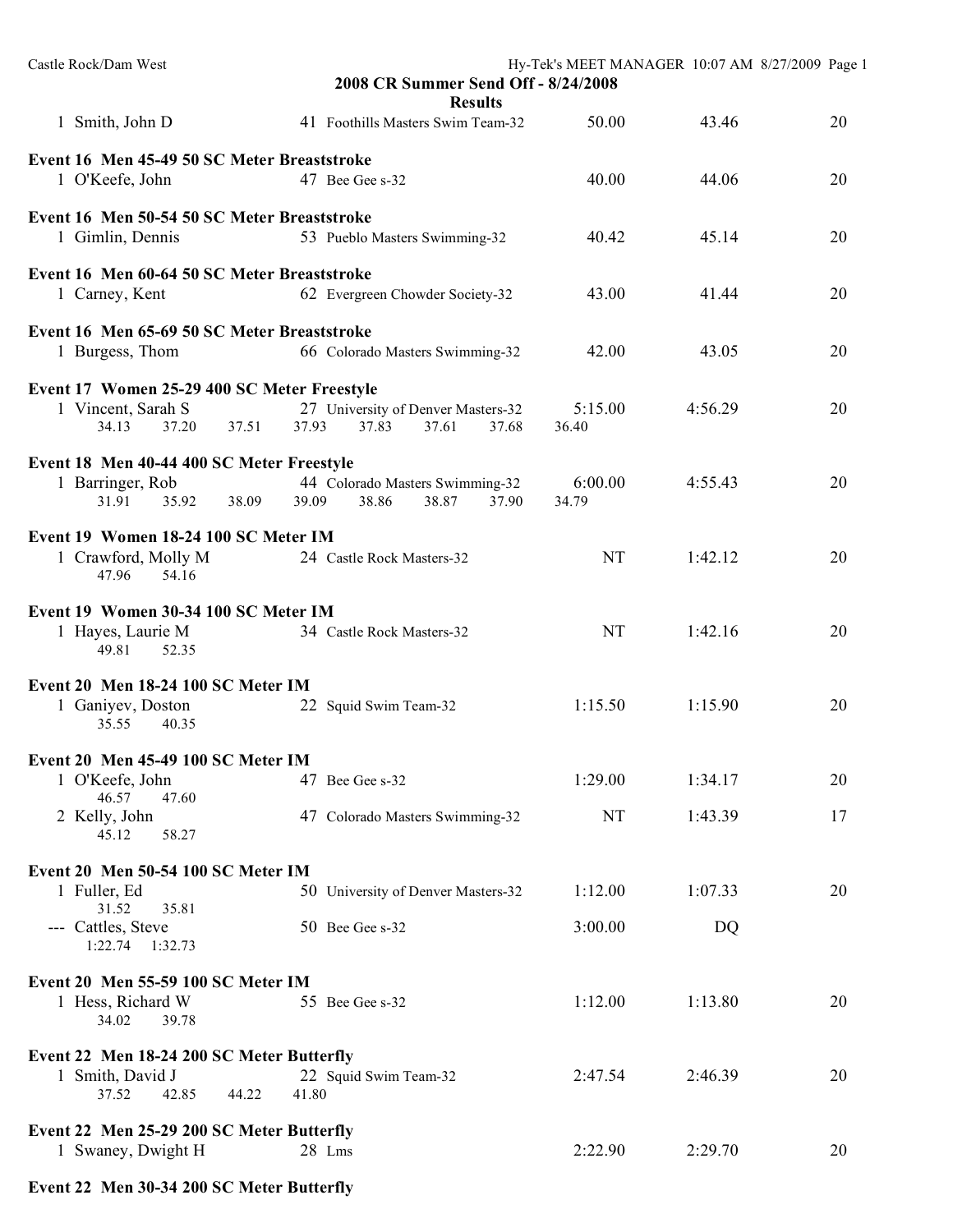| Castle Rock/Dam West                                                                     | 2008 CR Summer Send Off - 8/24/2008<br><b>Results</b> |           | Hy-Tek's MEET MANAGER 10:07 AM 8/27/2009 Page 1 |    |
|------------------------------------------------------------------------------------------|-------------------------------------------------------|-----------|-------------------------------------------------|----|
| 1 Cox, Michael J<br>36.13<br>39.13<br>40.54                                              | 32 Jeffco Aquatic Masters-32<br>39.50                 | 2:38.00   | 2:35.30                                         | 20 |
| Event 22 Men 50-54 200 SC Meter Butterfly<br>1 Gimlin, Dennis<br>55.93 1:05.50 1:03.96   | 53 Pueblo Masters Swimming-32<br>1:00.49              | 4:02.77   | 4:05.88                                         | 20 |
| Event 22 Men 55-59 200 SC Meter Butterfly<br>1 MacDonald, Lee<br>38.80<br>43.74<br>44.73 | 56 Colorado Masters Swimming-32<br>47.96              | <b>NT</b> | 2:55.23                                         | 20 |
| Event 23 Women 35-39 50 SC Meter Backstroke<br>1 O'Neill, Julie                          | 36 Colorado Masters Swimming-32                       | <b>NT</b> | 40.02                                           | 20 |
| Event 23 Women 40-44 50 SC Meter Backstroke<br>1 Hagadorn, Heather                       | 44 University of Denver Masters-32                    | 38.00     | 39.97                                           | 20 |
| Event 24 Men 40-44 50 SC Meter Backstroke<br>1 Smith, John D                             | 41 Foothills Masters Swim Team-32                     | 50.00     | 45.05                                           | 20 |
| Event 24 Men 45-49 50 SC Meter Backstroke<br>--- O'Keefe, John                           | 47 Bee Gee s-32                                       | <b>NT</b> | DQ                                              |    |
| Event 24 Men 50-54 50 SC Meter Backstroke<br>1 Cattles, Steve                            | 50 Bee Gee s-32                                       | 1:10.00   | 1:25.70                                         | 20 |
| Event 24 Men 55-59 50 SC Meter Backstroke<br>1 Benson, Stan                              | 56 Boulder Aquatic Masters-32                         | 36.00     | 34.68                                           | 20 |
| Event 24 Men 65-69 50 SC Meter Backstroke<br>1 Burgess, Thom                             | 66 Colorado Masters Swimming-32                       | 45.00     | 46.88                                           | 20 |
| Event 25 Women 18-24 100 SC Meter Breaststroke<br>1 Crawford, Molly M<br>59.87<br>53.70  | 24 Castle Rock Masters-32                             | NT        | 1:53.57                                         | 20 |
| Event 25 Women 30-34 100 SC Meter Breaststroke<br>1 Hayes, Laurie M<br>52.98<br>59.49    | 34 Castle Rock Masters-32                             | NT        | 1:52.47                                         | 20 |
| Event 26 Men 18-24 100 SC Meter Breaststroke<br>1 Smith, David J<br>42.27<br>46.09       | 22 Squid Swim Team-32                                 | 1:27.48   | 1:28.36                                         | 20 |
| --- Ganiyev, Doston<br>41.32<br>54.32                                                    | 22 Squid Swim Team-32                                 | 1:25.00   | DQ                                              |    |
| Event 26 Men 50-54 100 SC Meter Breaststroke<br>1 Fuller, Ed<br>36.04<br>39.87           | 50 University of Denver Masters-32                    | 1:20.00   | 1:15.91                                         | 20 |
| 2 Fuentes, Manuel A<br>47.04<br>52.63                                                    | 51 Green Mountain Masters-32                          | <b>NT</b> | 1:39.67                                         | 17 |
| Event 26 Men 60-64 100 SC Meter Breaststroke<br>1 Carney, Kent<br>42.07<br>47.50         | 62 Evergreen Chowder Society-32                       | 1:33.00   | 1:29.57                                         | 20 |
| Event 27 Women 35-39 50 SC Meter Freestyle<br>1 O'Neill, Julie                           | 36 Colorado Masters Swimming-32                       | NT        | 31.90                                           | 20 |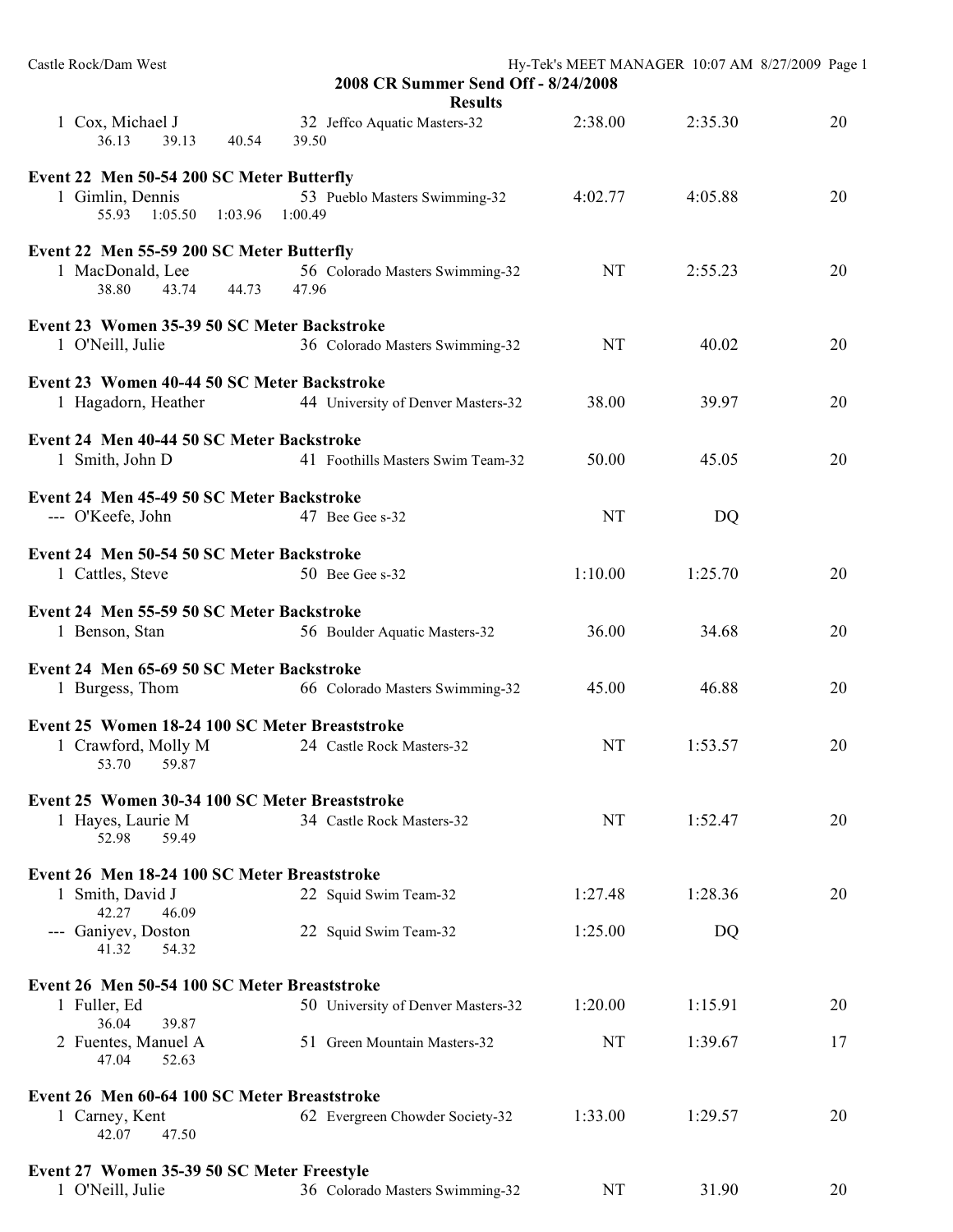**2008 CR Summer Send Off - 8/24/2008 Results**

|                                    |                                                                                                                                                                                                                                                                                                                                                                                                                                                                                                                                                                                                                                                                                                                                                                                                                                                                                                                                                                                                                                                                                                                                             |                                                                                                              | 20                                                                                                 |
|------------------------------------|---------------------------------------------------------------------------------------------------------------------------------------------------------------------------------------------------------------------------------------------------------------------------------------------------------------------------------------------------------------------------------------------------------------------------------------------------------------------------------------------------------------------------------------------------------------------------------------------------------------------------------------------------------------------------------------------------------------------------------------------------------------------------------------------------------------------------------------------------------------------------------------------------------------------------------------------------------------------------------------------------------------------------------------------------------------------------------------------------------------------------------------------|--------------------------------------------------------------------------------------------------------------|----------------------------------------------------------------------------------------------------|
|                                    |                                                                                                                                                                                                                                                                                                                                                                                                                                                                                                                                                                                                                                                                                                                                                                                                                                                                                                                                                                                                                                                                                                                                             |                                                                                                              |                                                                                                    |
|                                    |                                                                                                                                                                                                                                                                                                                                                                                                                                                                                                                                                                                                                                                                                                                                                                                                                                                                                                                                                                                                                                                                                                                                             |                                                                                                              |                                                                                                    |
|                                    |                                                                                                                                                                                                                                                                                                                                                                                                                                                                                                                                                                                                                                                                                                                                                                                                                                                                                                                                                                                                                                                                                                                                             |                                                                                                              | 20                                                                                                 |
|                                    |                                                                                                                                                                                                                                                                                                                                                                                                                                                                                                                                                                                                                                                                                                                                                                                                                                                                                                                                                                                                                                                                                                                                             |                                                                                                              |                                                                                                    |
| 47 Bee Gee s-32                    | 32.00                                                                                                                                                                                                                                                                                                                                                                                                                                                                                                                                                                                                                                                                                                                                                                                                                                                                                                                                                                                                                                                                                                                                       | 34.20                                                                                                        | 20                                                                                                 |
|                                    |                                                                                                                                                                                                                                                                                                                                                                                                                                                                                                                                                                                                                                                                                                                                                                                                                                                                                                                                                                                                                                                                                                                                             |                                                                                                              |                                                                                                    |
|                                    |                                                                                                                                                                                                                                                                                                                                                                                                                                                                                                                                                                                                                                                                                                                                                                                                                                                                                                                                                                                                                                                                                                                                             |                                                                                                              | 17                                                                                                 |
|                                    |                                                                                                                                                                                                                                                                                                                                                                                                                                                                                                                                                                                                                                                                                                                                                                                                                                                                                                                                                                                                                                                                                                                                             |                                                                                                              |                                                                                                    |
| 53 Pueblo Masters Swimming-32      | 32.83                                                                                                                                                                                                                                                                                                                                                                                                                                                                                                                                                                                                                                                                                                                                                                                                                                                                                                                                                                                                                                                                                                                                       | 35.12                                                                                                        | 20                                                                                                 |
| 51 Green Mountain Masters-32       | <b>NT</b>                                                                                                                                                                                                                                                                                                                                                                                                                                                                                                                                                                                                                                                                                                                                                                                                                                                                                                                                                                                                                                                                                                                                   | 39.30                                                                                                        | 17                                                                                                 |
|                                    |                                                                                                                                                                                                                                                                                                                                                                                                                                                                                                                                                                                                                                                                                                                                                                                                                                                                                                                                                                                                                                                                                                                                             |                                                                                                              | 16                                                                                                 |
|                                    |                                                                                                                                                                                                                                                                                                                                                                                                                                                                                                                                                                                                                                                                                                                                                                                                                                                                                                                                                                                                                                                                                                                                             |                                                                                                              |                                                                                                    |
| 55 Bee Gee s-32                    | 26.50                                                                                                                                                                                                                                                                                                                                                                                                                                                                                                                                                                                                                                                                                                                                                                                                                                                                                                                                                                                                                                                                                                                                       | 28.60                                                                                                        | 20                                                                                                 |
|                                    |                                                                                                                                                                                                                                                                                                                                                                                                                                                                                                                                                                                                                                                                                                                                                                                                                                                                                                                                                                                                                                                                                                                                             |                                                                                                              |                                                                                                    |
|                                    |                                                                                                                                                                                                                                                                                                                                                                                                                                                                                                                                                                                                                                                                                                                                                                                                                                                                                                                                                                                                                                                                                                                                             |                                                                                                              |                                                                                                    |
|                                    |                                                                                                                                                                                                                                                                                                                                                                                                                                                                                                                                                                                                                                                                                                                                                                                                                                                                                                                                                                                                                                                                                                                                             |                                                                                                              | 20                                                                                                 |
|                                    |                                                                                                                                                                                                                                                                                                                                                                                                                                                                                                                                                                                                                                                                                                                                                                                                                                                                                                                                                                                                                                                                                                                                             |                                                                                                              |                                                                                                    |
|                                    |                                                                                                                                                                                                                                                                                                                                                                                                                                                                                                                                                                                                                                                                                                                                                                                                                                                                                                                                                                                                                                                                                                                                             |                                                                                                              |                                                                                                    |
|                                    |                                                                                                                                                                                                                                                                                                                                                                                                                                                                                                                                                                                                                                                                                                                                                                                                                                                                                                                                                                                                                                                                                                                                             |                                                                                                              | 20                                                                                                 |
|                                    |                                                                                                                                                                                                                                                                                                                                                                                                                                                                                                                                                                                                                                                                                                                                                                                                                                                                                                                                                                                                                                                                                                                                             |                                                                                                              |                                                                                                    |
|                                    |                                                                                                                                                                                                                                                                                                                                                                                                                                                                                                                                                                                                                                                                                                                                                                                                                                                                                                                                                                                                                                                                                                                                             |                                                                                                              |                                                                                                    |
| 34 Castle Rock Masters-32          | <b>NT</b>                                                                                                                                                                                                                                                                                                                                                                                                                                                                                                                                                                                                                                                                                                                                                                                                                                                                                                                                                                                                                                                                                                                                   | 1:26.11                                                                                                      | 20                                                                                                 |
|                                    |                                                                                                                                                                                                                                                                                                                                                                                                                                                                                                                                                                                                                                                                                                                                                                                                                                                                                                                                                                                                                                                                                                                                             |                                                                                                              |                                                                                                    |
|                                    |                                                                                                                                                                                                                                                                                                                                                                                                                                                                                                                                                                                                                                                                                                                                                                                                                                                                                                                                                                                                                                                                                                                                             |                                                                                                              |                                                                                                    |
|                                    | 1:10.00                                                                                                                                                                                                                                                                                                                                                                                                                                                                                                                                                                                                                                                                                                                                                                                                                                                                                                                                                                                                                                                                                                                                     | 1:23.76                                                                                                      | 20                                                                                                 |
|                                    |                                                                                                                                                                                                                                                                                                                                                                                                                                                                                                                                                                                                                                                                                                                                                                                                                                                                                                                                                                                                                                                                                                                                             |                                                                                                              |                                                                                                    |
|                                    |                                                                                                                                                                                                                                                                                                                                                                                                                                                                                                                                                                                                                                                                                                                                                                                                                                                                                                                                                                                                                                                                                                                                             |                                                                                                              |                                                                                                    |
|                                    |                                                                                                                                                                                                                                                                                                                                                                                                                                                                                                                                                                                                                                                                                                                                                                                                                                                                                                                                                                                                                                                                                                                                             |                                                                                                              | 20                                                                                                 |
|                                    |                                                                                                                                                                                                                                                                                                                                                                                                                                                                                                                                                                                                                                                                                                                                                                                                                                                                                                                                                                                                                                                                                                                                             |                                                                                                              |                                                                                                    |
|                                    |                                                                                                                                                                                                                                                                                                                                                                                                                                                                                                                                                                                                                                                                                                                                                                                                                                                                                                                                                                                                                                                                                                                                             |                                                                                                              |                                                                                                    |
|                                    |                                                                                                                                                                                                                                                                                                                                                                                                                                                                                                                                                                                                                                                                                                                                                                                                                                                                                                                                                                                                                                                                                                                                             |                                                                                                              | 20                                                                                                 |
|                                    |                                                                                                                                                                                                                                                                                                                                                                                                                                                                                                                                                                                                                                                                                                                                                                                                                                                                                                                                                                                                                                                                                                                                             |                                                                                                              |                                                                                                    |
|                                    |                                                                                                                                                                                                                                                                                                                                                                                                                                                                                                                                                                                                                                                                                                                                                                                                                                                                                                                                                                                                                                                                                                                                             |                                                                                                              |                                                                                                    |
|                                    |                                                                                                                                                                                                                                                                                                                                                                                                                                                                                                                                                                                                                                                                                                                                                                                                                                                                                                                                                                                                                                                                                                                                             |                                                                                                              |                                                                                                    |
|                                    |                                                                                                                                                                                                                                                                                                                                                                                                                                                                                                                                                                                                                                                                                                                                                                                                                                                                                                                                                                                                                                                                                                                                             |                                                                                                              | 20                                                                                                 |
|                                    |                                                                                                                                                                                                                                                                                                                                                                                                                                                                                                                                                                                                                                                                                                                                                                                                                                                                                                                                                                                                                                                                                                                                             |                                                                                                              |                                                                                                    |
|                                    |                                                                                                                                                                                                                                                                                                                                                                                                                                                                                                                                                                                                                                                                                                                                                                                                                                                                                                                                                                                                                                                                                                                                             |                                                                                                              |                                                                                                    |
|                                    |                                                                                                                                                                                                                                                                                                                                                                                                                                                                                                                                                                                                                                                                                                                                                                                                                                                                                                                                                                                                                                                                                                                                             |                                                                                                              | 20                                                                                                 |
|                                    |                                                                                                                                                                                                                                                                                                                                                                                                                                                                                                                                                                                                                                                                                                                                                                                                                                                                                                                                                                                                                                                                                                                                             |                                                                                                              |                                                                                                    |
|                                    |                                                                                                                                                                                                                                                                                                                                                                                                                                                                                                                                                                                                                                                                                                                                                                                                                                                                                                                                                                                                                                                                                                                                             |                                                                                                              |                                                                                                    |
| 27 University of Denver Masters-32 | 2:45.00                                                                                                                                                                                                                                                                                                                                                                                                                                                                                                                                                                                                                                                                                                                                                                                                                                                                                                                                                                                                                                                                                                                                     | 2:43.12                                                                                                      | 20                                                                                                 |
| 36.13                              |                                                                                                                                                                                                                                                                                                                                                                                                                                                                                                                                                                                                                                                                                                                                                                                                                                                                                                                                                                                                                                                                                                                                             |                                                                                                              |                                                                                                    |
|                                    |                                                                                                                                                                                                                                                                                                                                                                                                                                                                                                                                                                                                                                                                                                                                                                                                                                                                                                                                                                                                                                                                                                                                             |                                                                                                              |                                                                                                    |
| 22 Squid Swim Team-32              | 2:45.44                                                                                                                                                                                                                                                                                                                                                                                                                                                                                                                                                                                                                                                                                                                                                                                                                                                                                                                                                                                                                                                                                                                                     | 2:51.97                                                                                                      | 20                                                                                                 |
|                                    | Event 27 Women 40-44 50 SC Meter Freestyle<br>44 University of Denver Masters-32<br>Event 28 Men 40-44 50 SC Meter Freestyle<br>41 Foothills Masters Swim Team-32<br>Event 28 Men 45-49 50 SC Meter Freestyle<br>(Event 28 Men 45-49 50 SC Meter Freestyle)<br>47 Colorado Masters Swimming-32<br>Event 28 Men 50-54 50 SC Meter Freestyle<br>50 Bee Gee s-32<br>Event 28 Men 55-59 50 SC Meter Freestyle<br>Event 30 Men 18-24 400 SC Meter IM<br>22 Squid Swim Team-32<br>46.86<br>48.24<br>50.33<br>41.11<br>Event 30 Men 30-34 400 SC Meter IM<br>32 Jeffco Aquatic Masters-32<br>39.40<br>44.56<br>45.15<br>38.08<br>Event 31 Women 30-34 100 SC Meter Freestyle<br>Event 32 Men 18-24 100 SC Meter Freestyle<br>22 Squid Swim Team-32<br>Event 32 Men 40-44 100 SC Meter Freestyle<br>41 Foothills Masters Swim Team-32<br>Event 32 Men 45-49 100 SC Meter Freestyle<br>47 Colorado Masters Swimming-32<br>Event 32 Men 50-54 100 SC Meter Freestyle<br>50 Bee Gee s-32<br>Event 32 Men 65-69 100 SC Meter Freestyle<br>66 Colorado Masters Swimming-32<br>Event 33 Women 25-29 200 SC Meter IM<br>Event 34 Men 18-24 200 SC Meter IM | 31.00<br>40.00<br>NT<br>38.00<br>6:05.88<br>38.66<br>5:30.00<br>37.08<br>1:40.00<br>NT<br>1:30.00<br>1:20.00 | 32.75<br>33.80<br>38.31<br>46.42<br>5:49.90<br>5:19.87<br>1:19.18<br>1:24.23<br>1:52.33<br>1:20.47 |